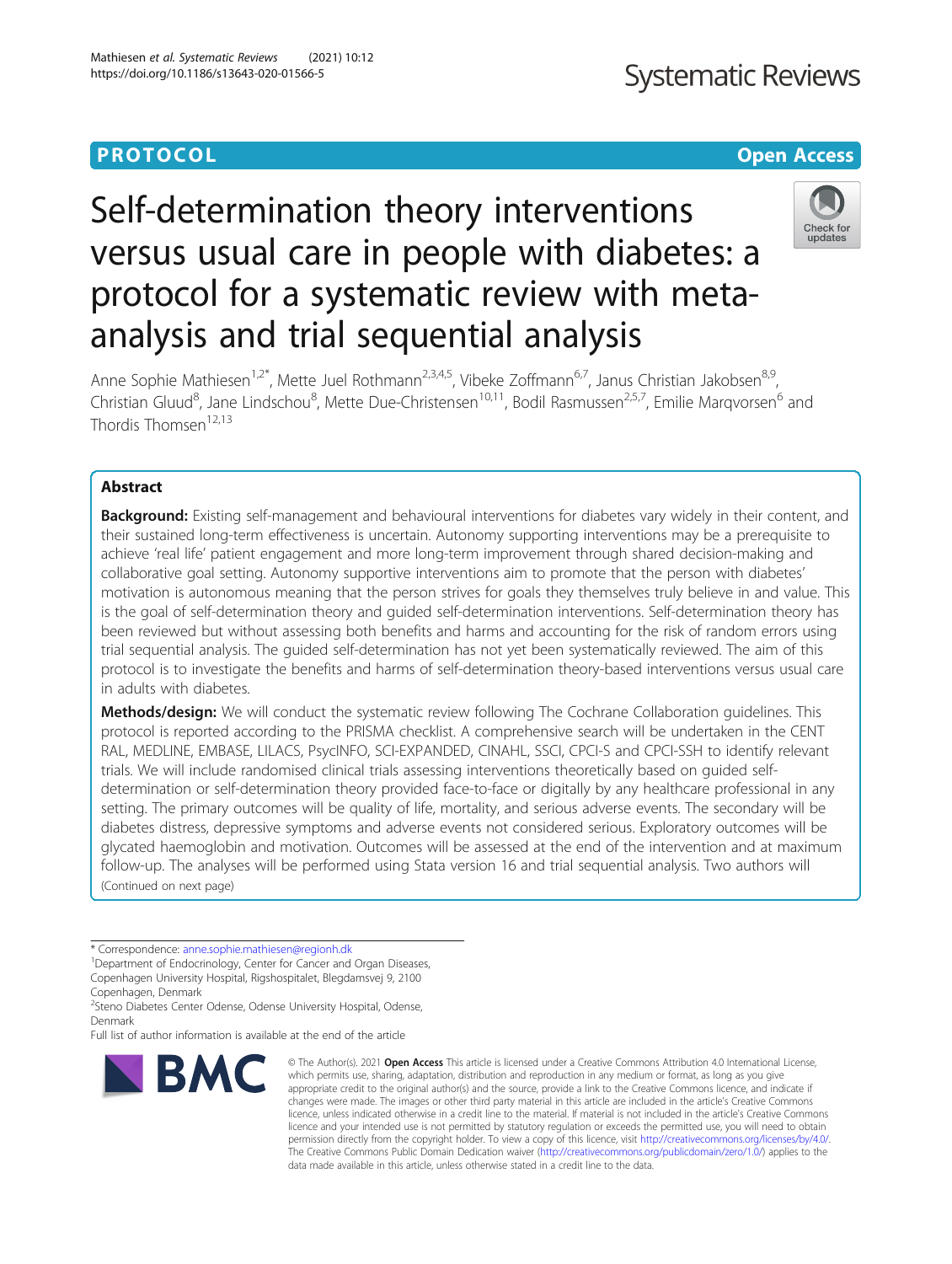### (Continued from previous page)

independently screen, extract data from and perform risk of bias assessment of included studies using the Cochrane risk of bias tool. Certainty of the evidence will be assessed by GRADE.

Discussion: Self-determination theory interventions aim to promote a more autonomous patient engagement and are commonly used. It is therefore needed to evaluate the benefit and harms according to existing trials.

# Systematic review registration: PROSPERO [CRD42020181144](https://www.crd.york.ac.uk/prospero/export_details_pdf.php)

Keywords: Type 1 diabetes, Type 2 diabetes, Self-determination theory, Guided self-determination method, Quality of life, Diabetes distress, Depressive symptoms, Glycated haemoglobin, Health education tools, Psychosocial support

# Background

Diabetes affects 425 million people worldwide, and of these, type 2 diabetes accounts for 90% [\[1](#page-10-0)]. The prevalence and incidence of both type 1 and type 2 diabetes are rapidly increasing [[1\]](#page-10-0). Likewise, the ageing population contributes to a substantial rise in the number of people with diabetes.

Type 1 diabetes is caused by an autoimmune reaction where the body's immune system attacks the insulinproducing beta cells in the islets of the pancreas gland [[1\]](#page-10-0). Consequently, the body produces little to no insulin [[1\]](#page-10-0). Thus, people with type 1 diabetes depend on multiple daily insulin injections and on managing multiple self-care tasks to maintain a glucose level close to the normal range. The disease can develop at any age and around half of people with type 1 diabetes are diagnosed in adulthood [\[2](#page-10-0)].

Type 2 diabetes is caused by a genetic disposition in combination with a sedentary lifestyle and overweight [[3\]](#page-10-0). These risk factors lead to insulin resistance, which initially prompts an increase in insulin production but causes decreased insulin secretion over time. More than 80% are overweight at the time of diagnosis [[4\]](#page-10-0). The risk of developing type 2 diabetes increases from 50 to 75% when one or both parents, respectively, have type 2 diabetes [[5\]](#page-10-0). With age being the single largest risk factor for developing type 2 diabetes, the number of people living with type 2 diabetes and various combinations of comorbidities is also increasing.

Complications to diabetes include macrovascular complications such as ischaemic stroke or coronary heart disease [[6\]](#page-10-0). Microvascular complications comprise retinopathy, neuropathy, and nephropathy [\[7](#page-10-0)]. Whilst tight glycaemic control is associated with reduced microvascular complications  $[6, 7]$  $[6, 7]$  $[6, 7]$  $[6, 7]$ , this association is less clear in relation to macrovascular complications [[8\]](#page-10-0). Due to the early onset of type 1 diabetes, complications of type 1 diabetes are more susceptible to develop [\[9](#page-10-0)]. In people with type 2 diabetes, macrovascular complications are associated with age, male sex, obesity, dyslipidaemia, and smoking [[10](#page-10-0)]. Up to one-third of people with type 2 diabetes have developed one or more complications of type 2 diabetes at the time of diagnosis [[10](#page-10-0)]. A longer predetection period for unrecognised type 2 diabetes in people with low educational status infers a prolonged time for the complications of diabetes to develop [[11\]](#page-10-0).

Unhealthy lifestyle behaviours and body mass index may explain up to 45% of the social inequality in type 2 diabetes [\[4](#page-10-0)]. Within type 1 diabetes, no social gradient exists [\[9](#page-10-0)], but still some interventions may potentially broaden the gap between social groups  $[12-15]$  $[12-15]$  $[12-15]$ . In this systematic review, we plan to investigate a potential differential impact of included interventions because social inequality is an issue in people with type 2 diabetes. As the interventions under investigation require a level of literacy and language skills they may potentially further increase inequity [[14\]](#page-10-0).

The human and economic drain from diabetes is excessive; not only because of direct costs but also due to indirect costs like managing complications of diabetes, sick days and early retirement. From a socioeconomic viewpoint, there appears to be convincing incentives to invest in people with diabetes and comorbidities, as the expenses for each individual disease may accumulate, resulting in total costs that exceed the expenses for each individual disease  $[16]$  $[16]$ . Due to this effect, the return of investment is often underestimated when intervening in these patients [[16\]](#page-10-0).

### Description of the interventions

Diabetes self-management defined as leading a healthy lifestyle, measuring blood glucose, taking medicine and receiving support from healthcare professionals and own social network is considered crucial to reduce development of complications of diabetes and increase quality of life [\[17\]](#page-10-0).

The diabetes management plan for people with diabetes should consider the person's age, cognitive abilities, literacy, social and financial situation, cultural factors, diabetes complications and comorbidities, health priorities and preferences of care [\[18\]](#page-10-0). Autonomy supporting interventions may lead to satisfactory diabetes self-management because lifestyle changes are easier to accomplish and maintain if the person's motivation is autonomous meaning that they strive for goals they themselves truly believe in and value [\[19](#page-10-0)]. Thus,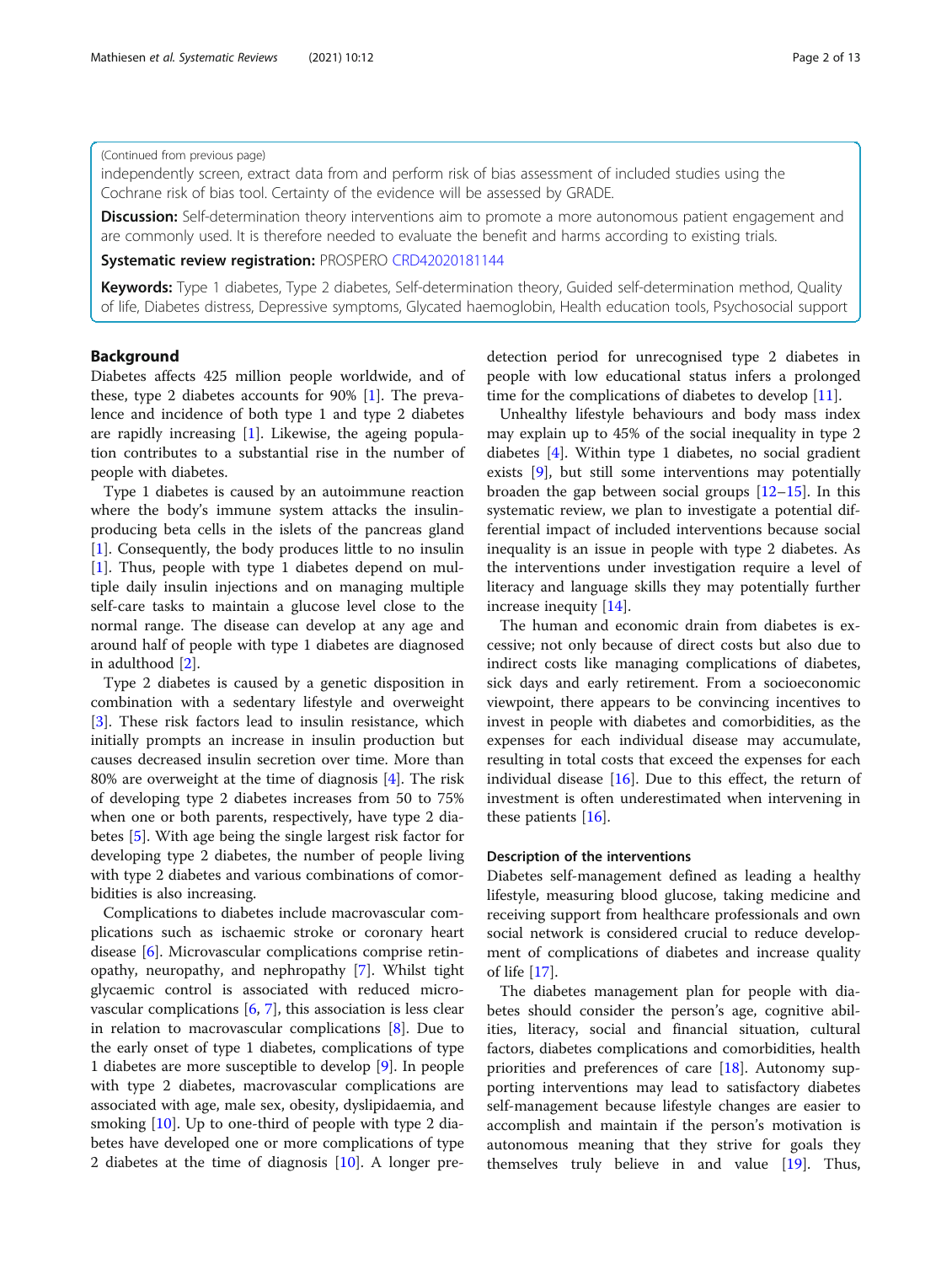autonomy interventions may be a prerequisite to achieve 'real life' engagement and more long-term improvement of the person with diabetes through shared decisionmaking and collaborative goal setting. Within autonomy interventions, intrinsic motivation is a key concept as it is connected to success to reach and sustain treatment targets [\[20,](#page-10-0) [21\]](#page-10-0).

Existing diabetes self-management interventions and interventions focusing on behaviour change vary widely in their content, and their sustained long-term effectiveness is uncertain [[22,](#page-10-0) [23\]](#page-10-0). Reviews suggest that interventions that are grounded in behavioural change theory are more effective than those that are not [[21](#page-10-0), [24\]](#page-10-0). Educational interventions, psychological interventions and health educational tools are based on different theoretical grounding, training, clinical skills, and are delivered by different specialists in diverse settings. Educational interventions use didactic and enhanced learning methods to improve self-management of diabetes by reducing identifiable gaps in knowledge [[25\]](#page-10-0). Psychological therapies use the therapeutic alliance between patient and therapist, in which the patient's problems are understood in terms of emotions, cognitions, and behaviours [[26\]](#page-11-0), yet, psychological interventions have not proven effective on glycated haemoglobin (HbA1c) in people with type 1 [[27](#page-11-0)] or type 2 diabetes [\[22](#page-10-0)]. Health educational tools that aim at translating person-centred care into practice and finding ways to enhance intrinsic motivation may lead to greater long-term behaviour change than tools solely relying on external motivation [\[28](#page-11-0)]. This is the goal of the guided self-determination method [[29](#page-11-0)–[32](#page-11-0)] and self-determination theory [[33](#page-11-0)].

We aim to assess the effects of the autonomysupportive inventions: guided self-determination intervention by Zoffmann [[29](#page-11-0)–[31\]](#page-11-0) and self-determination theory by Deci and Ryan [[33](#page-11-0)]. Guided self-determination is an empowerment-based method recognised as a life-skills approach clinically applicable in patient-provider relationships. The guided self-determination method was empirically developed on the basis of grounded theory [[29](#page-11-0)–[32\]](#page-11-0) and formal theories including self-determination theory and life skills theory. The self-determination theory is based on comprehensive empirical research [\[33](#page-11-0)]. For transparency, the guided self-determination method and self-determination theory are described according to the model of analyses based on the criteria proposed by Gra-ham et al. [\[34](#page-11-0)–[36](#page-11-0)] shown in Supplementary Material Table [1.](#page-10-0)

# How the interventions might work

In the guided self-determination approach, the person with diabetes has a primary role preparing for consultations at home, filling in reflection sheets. This means that the person needs to clarify and prioritise what is important to change, thus becoming able to express their thoughts in communication with the healthcare professionals. Guided self-determination intervention is likely to improve clinical outcomes through the following pathways [[32,](#page-11-0) [37\]](#page-11-0): increased perceived autonomy support from the healthcare professionals, a higher frequency of self-monitored blood glucose, increased perceived competence in managing diabetes, decreased diabetes-related distress and ultimately improved glycaemic control [[29](#page-11-0)–[32](#page-11-0)].

According to the self-determination theory, when the three basic psychological needs: competence, autonomy and relatedness are satisfied; this leads to enhanced autonomous motivation and mental health [[33,](#page-11-0) [38,](#page-11-0) [39](#page-11-0)]. Self-determination theory proposes a continuum for the internalisation of motivation, whereby people become more autonomous (or self-determined) to engage in behaviours over time. The pathways of mechanisms are built on a theoretical model [[33](#page-11-0)], which argues, first, that social-contextual events (e.g. feedback, communications, rewards) that conduce towards feelings of competence during action can enhance intrinsic motivation for that action. Accordingly, optimal challenges, tailored feedback, and lack of demeaning evaluations are hypothesised to facilitate intrinsic motivation and thereby promote autonomy [[33\]](#page-11-0).

#### Why is it important to do this systematic review

We conducted preliminary literature searches in PubMed and the Cochrane Database of Systematic Reviews using the search terms: diabetes, theory-based interventions, self-determination theory, guided selfdetermination and person-centred in different combinations. From these searches, we identified three reviews including studies that provided self-determination theory for behaviour change in the health domain [[20,](#page-10-0) [21](#page-10-0), [40](#page-11-0)]. None of the reviews were systematic reviews. The three reviews investigating self-determination theory [[20,](#page-10-0) [21](#page-10-0), [40\]](#page-11-0), included trials investigating the effect of the selfdetermination theory-based intervention assessing at least one self-determination theory variable. All three reviews [[20,](#page-10-0) [21](#page-10-0), [40](#page-11-0)] included trials from different populations, primarily with healthy people and multiple experimental designs. Nevertheless, whether an improvement can be attributed to the intervention, it can only be established in randomised clinical trials. An overview of the characteristics of the three reviews is shown in Table [1.](#page-3-0) None of the reviews had a registered or published protocol, none were based on unrestricted searches and bias risk was only assessed in two reviews, using domains adopted from the Cochrane Handbook for conducting and reporting systematic reviews and meta-analyses [\[52](#page-11-0), [53\]](#page-11-0). None of the reviews controlled the risks of random errors using trial sequential analysis,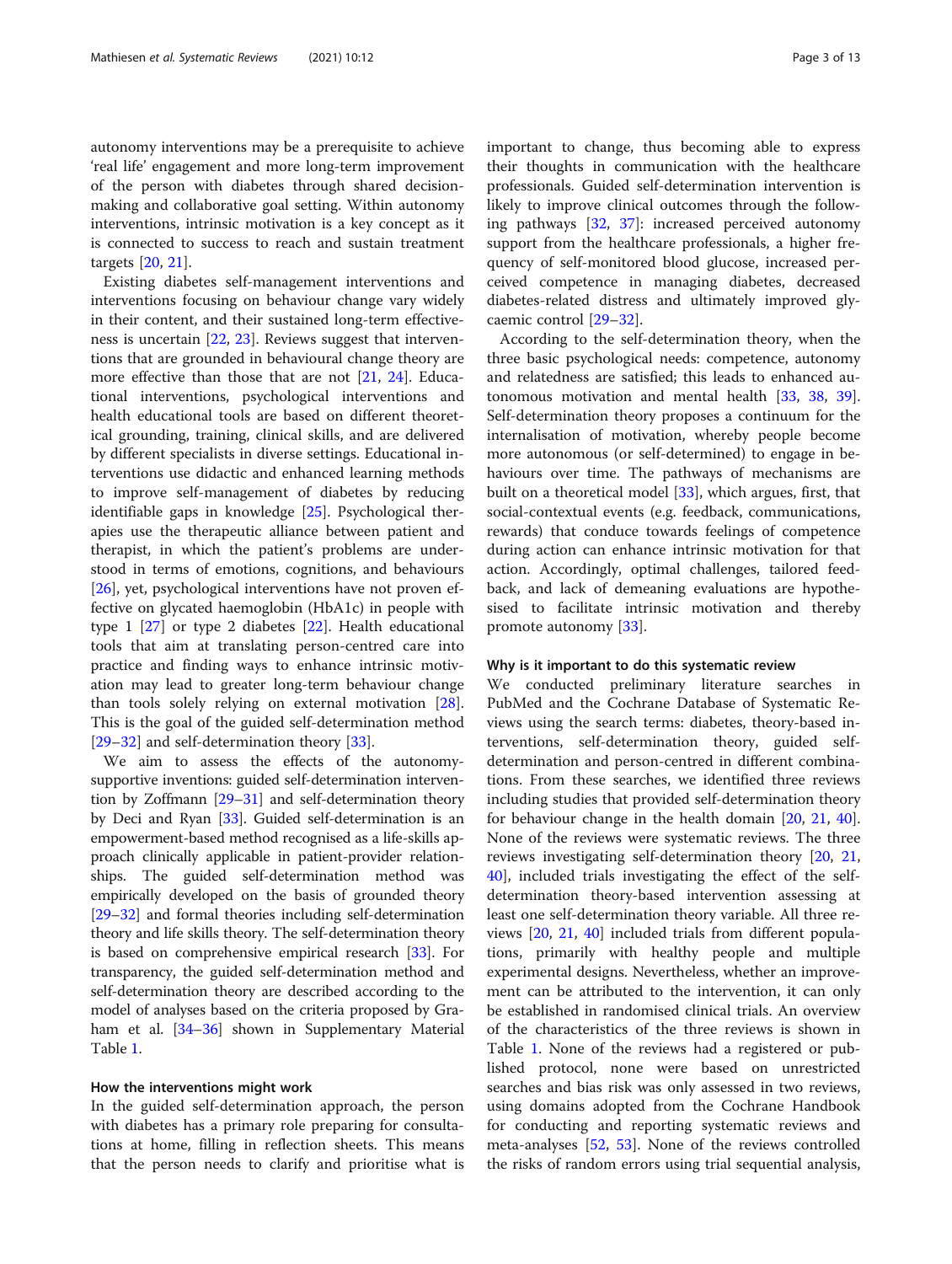<span id="page-3-0"></span>the outcomes reported were limited to specific selfdetermination theory constructs, and none of the reviews assessed adverse effects. In the review of Ntoumanis et al. [[20\]](#page-10-0), the authors concluded that changes in autonomous motivation and perceptions of need support were associated with small positive changes in health behaviours at the end of the intervention, but small to medium changes at follow-up, which may indicate the potential of a sustained behaviour change [[20](#page-10-0)].

Regarding guided-self-determination, we found no systematic reviews but we identified four randomised clinical trials providing guided self-determination for people with diabetes [[32,](#page-11-0) [50](#page-11-0), [54,](#page-11-0) [55](#page-11-0)]. Of these, one randomised clinical trial investigating the effect of guided selfdetermination in young adults with type 1 diabetes identified a larger effect on HbA1c and diabetes distress at follow-up compared to immediately after the intervention in women, but not in men [\[54](#page-11-0)]. Due to the limitations of the existing reviews outlined in Table 1 and the fact that guided self-determination intervention method had not yet been systematically reviewed, we find it justified to conduct a systematic review including trial sequential analysis and GRADE for assessing the potential of a long-term effect, specifically targeting people with diabetes.

# **Objective**

The objective is to investigate the benefits and harms of guided self-determination and self-determination theory interventions versus usual care in people with diabetes.

# **Methods**

This protocol has been registered in the PROSPERO database ID nr. CRD42020181144 on 5 July 2020, and is reported according to the Preferred Reporting Items for Systematic reviews and Meta-analysis Protocols (PRIS MA-P) 2015 statement [[56](#page-11-0)] (Checklist as Additional file  $1$ ).

# Criteria for considering studies for this review Types of studies

We will include randomised clinical trials and cluster randomised trials irrespective of publication status, reported outcomes, publication date, publication type, and language conducted in any setting for assessment of benefits and harms. We will not include quasirandomised studies or observational studies [[52\]](#page-11-0).

# Types of participants

People with a diagnosis of type 1 diabetes or type 2 diabetes as defined by trialists. The participants should be described as adolescents or adults by trialists. Trials

|                                                                    | Ng et al. [40]                                                                       | Gillison et al. [21]                                                                                                                                                                                                           | Ntoumanis et al. [20]                                                                                                                                                                                         |
|--------------------------------------------------------------------|--------------------------------------------------------------------------------------|--------------------------------------------------------------------------------------------------------------------------------------------------------------------------------------------------------------------------------|---------------------------------------------------------------------------------------------------------------------------------------------------------------------------------------------------------------|
| Designs included                                                   | 184 independent<br>datasets, primarily non-<br>experimental design                   | 74 studies including a control group (59 of<br>randomised clinical trials (RCTs) or cluster RCTs)                                                                                                                              | 73 independent datasets, 58 RCTs<br>(20 of these were cluster RCTs)                                                                                                                                           |
| Number of trials<br>including people with<br>diabetes              | Seven trials [32, 41-46]                                                             | One trial [47]                                                                                                                                                                                                                 | Six trials [45, 47-51]                                                                                                                                                                                        |
| Registered in<br><b>PROSPERO</b>                                   | <b>No</b>                                                                            | <b>No</b>                                                                                                                                                                                                                      | <b>No</b>                                                                                                                                                                                                     |
| Protocol published                                                 | <b>No</b>                                                                            | <b>No</b>                                                                                                                                                                                                                      | No.                                                                                                                                                                                                           |
| Restricted searches                                                | PsycINFO, PsycARTICLES<br>and PubMed, citation<br>searches (ISI web of<br>knowledge) | Web of Science, PsychINFO, PubMed, Cochrane<br>Database, DARE, Biomed Central, Sociological<br>abstracts, ProQuest                                                                                                             | PsycINFO, PsycARTICLES and PubMed/Medline                                                                                                                                                                     |
| Assessment of bias risk                                            | Not performed                                                                        | A modified version of the Cochrane risk of bias<br>tool (random group allocation, treatment<br>allocation concealment, groups similar at<br>baseline, blinded outcome assessor, intention-to-<br>treat analyses, risk of bias) | A modified version of the Cochrane risk of bias<br>tool (random group allocation, group allocation<br>concealment, blinded outcome assessor,<br>handling of missing data, selective reporting,<br>other bias) |
| Assessment of random<br>errors, using trial<br>sequential analysis | <b>No</b>                                                                            | <b>No</b>                                                                                                                                                                                                                      | <b>No</b>                                                                                                                                                                                                     |
| Outcomes                                                           | Specific self-<br>determination theory<br>constructs                                 | Specific self-determination theory constructs                                                                                                                                                                                  | Specific self-determination theory constructs                                                                                                                                                                 |
| Assessment of adverse<br>effects                                   | <b>No</b>                                                                            | <b>No</b>                                                                                                                                                                                                                      | <b>No</b>                                                                                                                                                                                                     |

#### Table 1 Self-determination theory reviews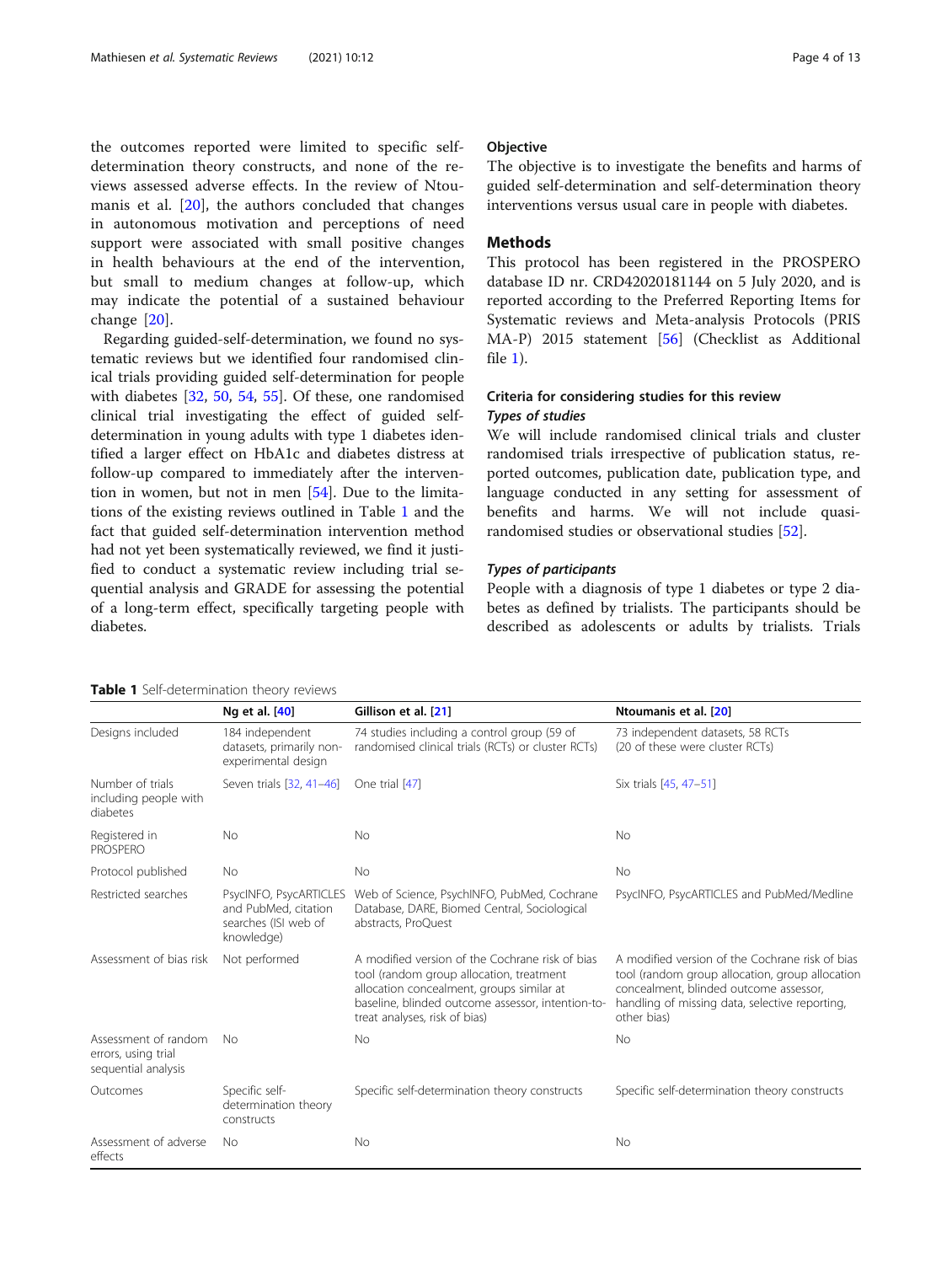including participants described as children will be excluded.

# Types of interventions

Experimental interventions theoretically based on guided self-determination or self-determination theory provided face-to-face or digitally by any healthcare professional in any setting. The trials must refer to either guided selfdetermination or self-determination theory as their primary theoretical framework. Additionally, the trials must use the reflection sheets and the communication forms that are basic to the guided self-determination method.

# Control group interventions

Control interventions may be 'no intervention', wait list or standard care as defined by trialists (e.g. standard healthcare provision). We will also accept attention placebo control [[57\]](#page-11-0), which is a control intervention that is not related to enhancing autonomy support but include a similar number of contacts with the interventionists [[57\]](#page-11-0).

# **Outcomes**

Primary outcomes

- Quality of life (continuous data) measured by either any validated diabetes-specific questionnaire such as the diabetes quality of life [\[58](#page-11-0)] or any validated generic outcome measure such as the WHO-5 questionnaire [[59](#page-11-0)].
- All-cause mortality (dichotomous data).
- Proportion of participants with one or more serious adverse events (dichotomous data), defined as any untoward medical occurrence that resulted in death, was life-threatening, required hospitalisation or prolonging of existing hospitalisation and resulted in persistent or significant disability or jeopardised the patient [[60](#page-11-0)]. If the trialists do not use the ICH-GCP definition, we will include the data if the trialists use the term "serious adverse event." If the trialists do not use the ICH-GCP definition nor use the term serious adverse event, then we will also include the data, if the event clearly fulfils the ICH-GCP definition for a serious adverse event.

# Secondary outcomes

- Diabetes distress (continuous data) measured with any validated instruments such as the diabetes distress scale or the problem areas in diabetes scale [\[61](#page-11-0), [62](#page-11-0)].
- Depressive symptoms (continuous data) measured with any validated instruments such as the Patient

Health Questionnaire (PHQ-9) [[63](#page-11-0)] or the hospital anxiety and depression scale [[64](#page-11-0)].

• Proportion of participants with at least one adverse event (dichotomous data) not considered serious [[60](#page-11-0)].

# Explorative outcomes

- HbA1c (continuous data).
- Motivation measured by the 21-items Treatment Self-Regulation Questionnaire (TSRQ) consists of three subscales measuring the patient's reasons for taking diabetes medication, checking glucoses, following diet and exercising regularly: (I) autonomous, originating from the self, (II) controlled, pressured or coerced by intrapsychic or interpersonal forces or (III) a-motivated, without intention to change and often feeling unable to change (continuous data).

### Assessment time points

The primary assessment time points for all outcomes will be closest to the end of intervention. We will secondly assess all outcomes at maximum follow-up.

# Search methods for identification of studies Electronic searches

We will search Cochrane Central Register of Controlled Trials (CENTRAL), Medical Literature Analysis and Retrieval System Online (MEDLINE), Excerpta Medical database (EMBASE), Latin American and Caribbean Health Sciences Literature (LILACS), PsycINFO, Science Citation Index Expanded (SCI-EXPANDED), Cumulative Index to Nursing and Allied Health Literature (CINA HL), Social Sciences Citation Index (SSCI), Conference Proceedings Citation Index—Science (CPCI-S), and Conference Proceedings Citation Index—Social Science & Humanities (CPCI-SSH) to identify relevant trials. We will search all databases from their inception to the present. For a detailed example of the search strategy applied in Medline, see Additional file [2](#page-10-0). The search strategy for the remaining databases will be given at the review stage.

# Searching other resources

We will contact the authors of included studies asking for unpublished randomised trials. The reference lists of relevant publications and systematic reviews will be checked for any unidentified randomised trials. Further, we will search for ongoing trials on the following:

- [ClinicalTrials.gov](http://clinicaltrials.gov) ([www.clinicaltrials.gov\)](http://www.clinicaltrials.gov)
- Google Scholar [\(https://scholar.google.dk/](https://scholar.google.dk/))
- The Turning Research into Practice (TRIP) Database ([https://www.tripdatabase.com/\)](https://www.tripdatabase.com/)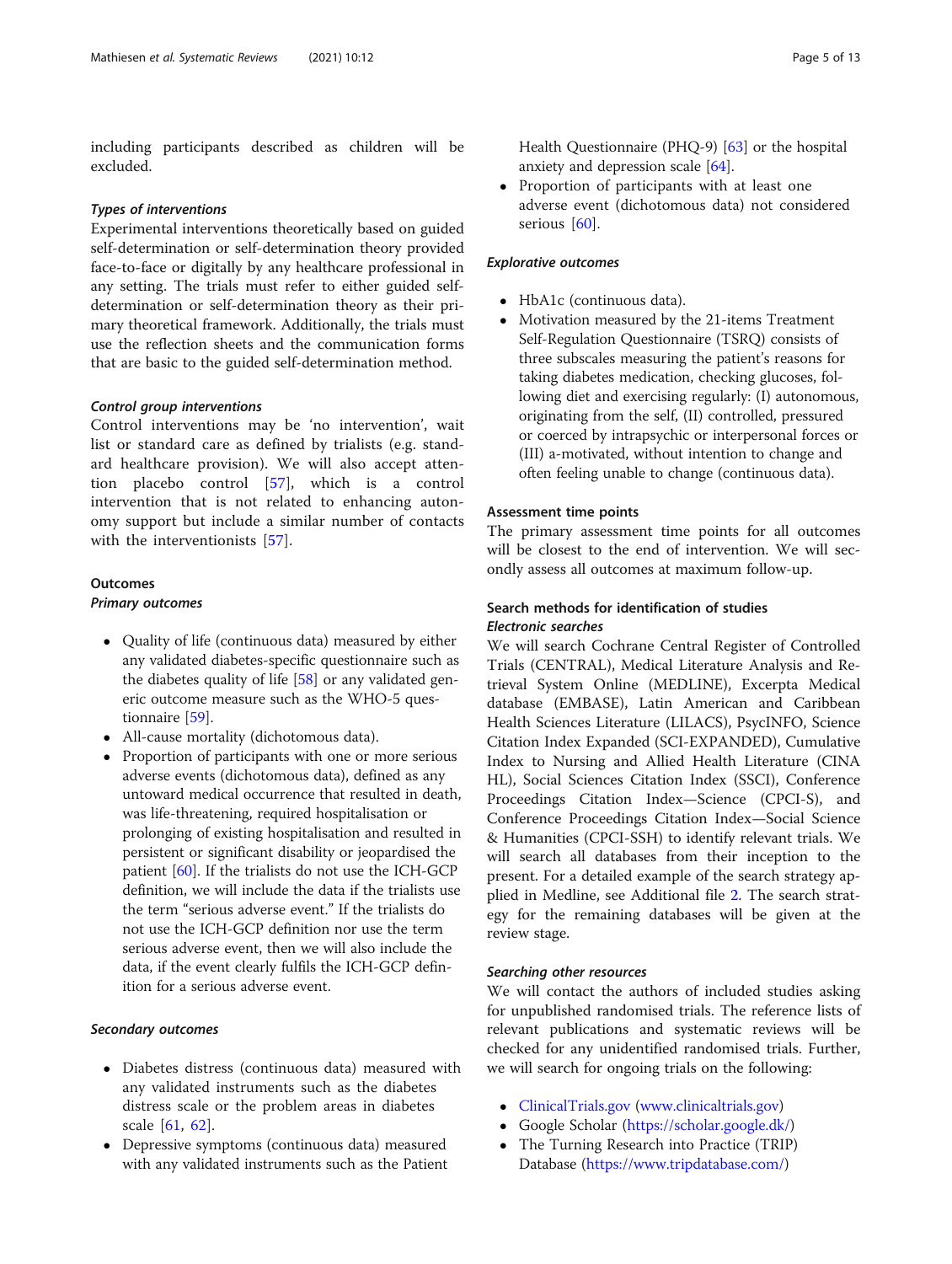- European Medicines Agency (EMA) ([http://www.](http://www.ema.europa.eu/ema/) [ema.europa.eu/ema/](http://www.ema.europa.eu/ema/))
- US Food and Drug Administration (FDA) [\(www.fda.](http://www.fda.gov) [gov\)](http://www.fda.gov)
- China Food and Drug Administration (CFDA) ([http://eng.cfda.gov.cn/WS03/CL0755/\)](http://eng.cfda.gov.cn/WS03/CL0755/)
- Medicines and Healthcare Products Regulatory Agency ([https://www.gov.uk/government/](https://www.gov.uk/government/organisations/medicines-and-healthcare-products-regulatoryagency) [organisations/medicines-and-healthcare-products](https://www.gov.uk/government/organisations/medicines-and-healthcare-products-regulatoryagency)[regulatoryagency\)](https://www.gov.uk/government/organisations/medicines-and-healthcare-products-regulatoryagency)
- The World Health Organisation (WHO) International
- Clinical Trials Registry Platform (ICTRP) search portal ([http://apps.who.int/trialsearch/\)](http://apps.who.int/trialsearch/)
- Cochrane Database of Systematic Reviews
- [http://www.evidencebasedpsychotherapies.org/index.](http://www.evidencebasedpsychotherapies.org/index.php?id=25) [php?id=25](http://www.evidencebasedpsychotherapies.org/index.php?id=25)

Additionally, we will hand search conference abstracts from diabetes conferences for relevant trials and consider relevant-for-the-review unpublished and grey literature trials if we identify these. Reference lists of reviews and meta-analyses retrieved from the searches will also be screened. The latest search will be performed in June 2020 supplemented with ongoing alerts from the databases when new studies within the search matrix are published. We will end inclusion in June 2020.

#### Data collection and analysis

We will conduct the review following The Cochrane Collaboration guidelines [[52\]](#page-11-0). The analyses will be performed by the use of Review manager 5.3 [[65\]](#page-11-0). The analyses will be performed using trial sequential analysis [[66\]](#page-11-0) and Stata version 16 [\[67\]](#page-11-0).

# Selection of studies

All potentially eligible trials identified in the literature searches will be imported into the systematic review management programme, Covidence [[68](#page-11-0)]. Two authors (ASM) and a co-author will independently screen potentially eligible studies on title and abstract. All fulltext studies will be retrieved and independently assessed by the two reviewers. Reasons for exclusion will be reported. Any disagreements will be solved by discussion or by consulting a third author. Trial selection will be displayed in a flow diagram according to the PRISMA-P [[56](#page-11-0)].

#### Data extraction and management

Two authors will independently extract data from included trials. Disagreements will be solved by discussion or by consulting a third author. We will assess duplicate publications and companion papers of a trial together, to evaluate all data simultaneously (to maximise correct

data extraction and bias assessment). We will contact all trial authors to specify any missing data, which may not be reported sufficiently or at all in the publication.

# Trial characteristics

The following data will be extracted: trial design (parallel, factorial, or crossover), number of intervention groups, lengths of follow-up, risk of bias components, and inclusion and exclusion criteria.

# Participants characteristics and diagnosis

We will extract the following data: number of randomised participants in each intervention group, adherence to intervention, age range (mean or median), sex ratio, type of diabetes, diabetes treatment, number of comorbidities (complications of diabetes/other comorbidities) and socioeconomic status/educational level.

# Intervention group

We will extract the following data: type of intervention, treatment duration of intervention group, number of sessions (or dose), intensity and treatment format provided to the intervention group.

#### Education and training of the interventionists

The intervention could be provided by any interventionist. Data on who is providing the intervention will be extracted. The training of the interventionists providing the method will be reported. Assessment of fidelity will be reported.

# Co-intervention characteristics

We will extract the following data: type of cointervention, treatment duration of co-intervention, number of sessions (or dose) and treatment format.

### Control group intervention

We will extract the following data: type of control group intervention, treatment duration of control group, number of sessions (or dose), intensity and treatment format provided to the control group. Any reported beneficial and harmful effects of the control intervention will be derived and described.

# **Outcomes**

For each outcome, we will extract the number of analysed participants, the number of participants lost to follow-up/withdrawals/crossover in the experimental and the control group.

# Notes

Funding of the trial and notable conflicts of interest of the trial authors will be reported. Unusual reporting of outcome data will be noted in the 'Characteristics of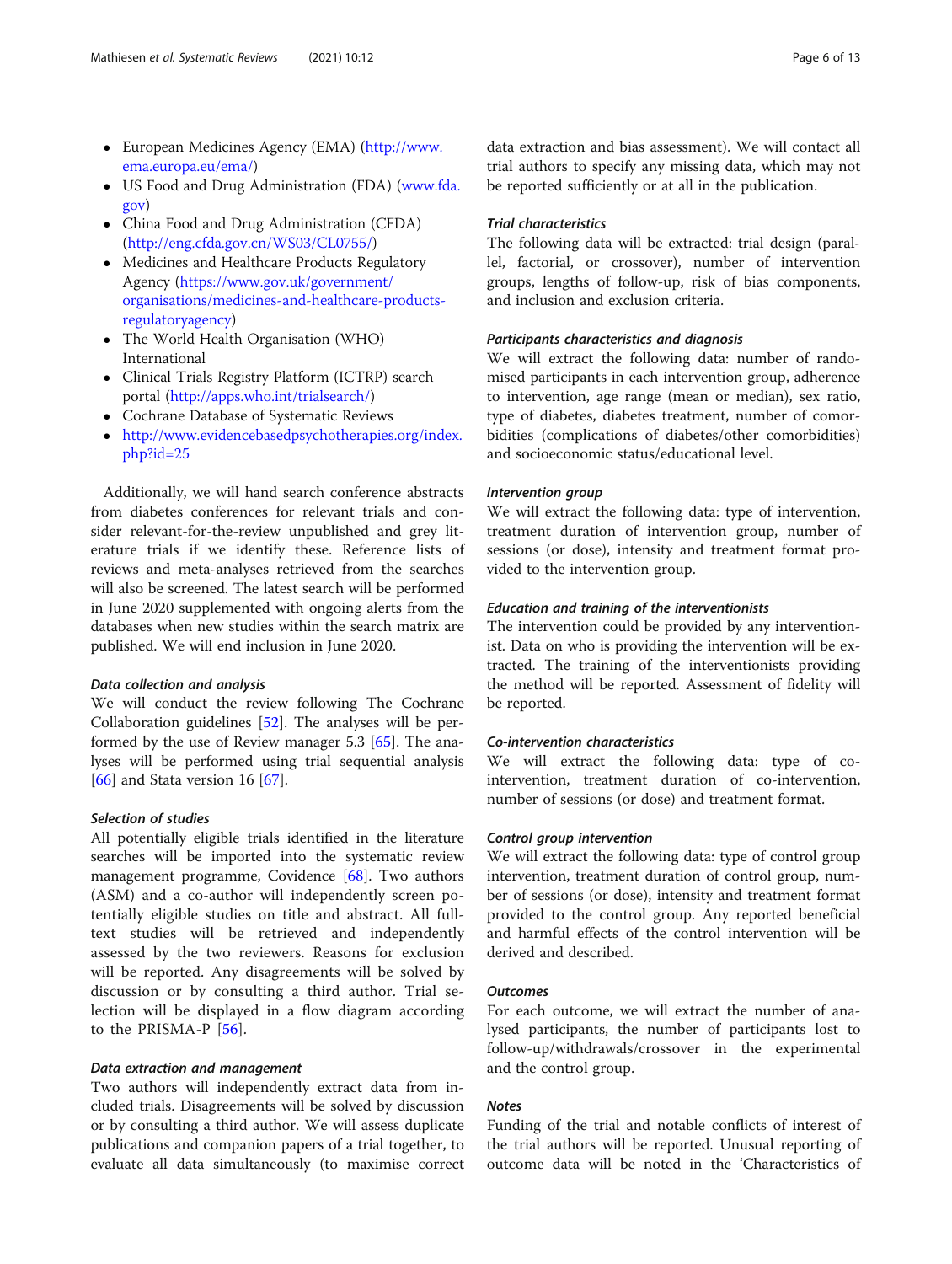included studies' table. Two reviewers (ASM and coauthor) will independently extract and transfer data into Review Manager [\[65](#page-11-0)]. Disagreements will be solved through discussion or by consulting a third author.

# Risk of bias assessment

Risk of bias in included RCTs will be assessed based on the domains described below [\[52](#page-11-0), [69](#page-11-0)–[79](#page-12-0)]. This assessment will be done separately for each outcome and comparison and will then be considered in relation to overall reliability of the evidence. This will be done in pairs by two independent review authors (ASM and co-author).

# Random sequence generation

- Low risk of bias: study authors performed sequence generation using computer random number generation or a random numbers table. Drawing lots, tossing a coin, shuffling cards, and throwing dice were adequate if an independent person not otherwise involved in the study performed them.
- Unclear risk of bias: study authors did not specify the method of sequence generation.
- High risk of bias: sequence generation method was not random or quasi-randomised. Such studies will be excluded for the assessment of benefits.

# Allocation concealment

- Low risk of bias: participant allocations could not have been foreseen in advance of, or during, enrolment. A central and independent randomisation unit controlled the allocation. Investigators were unaware of the allocation sequence (e.g. if the allocation sequence was hidden in sequentially numbered, opaque and sealed envelopes)
- Unclear risk of bias: study authors did not describe the method used to conceal the allocation, so intervention allocations may have been foreseen before, or during, enrolment
- High risk of bias: it is likely that investigators who assigned participants knew the allocation sequence

# Blinding of participants and personnel

• Low risk of bias: either of the following: no blinding or incomplete blinding, but review authors judged that the outcome was unlikely to have been influenced by lack of blinding or blinding of participants and key study personnel ensured, and it was unlikely that the blinding could have been broken

- Unclear risk of bias: either of the following: insufficient information to permit judgement of 'low risk' or 'high risk'; or the trial did not address this outcome
- High risk of bias: either of the following: no blinding or incomplete blinding, and the outcome was likely to have been influenced by lack of blinding; or blinding of key study participants and personnel attempted, but likely that the blinding could have been broken, and the outcome was likely to have been influenced by lack of blinding

# Blinding of outcome assessment

- Low risk of bias: either of the following: no blinding of outcome assessment, but review authors judged that the outcome measurement was not likely to be influenced by lack of blinding (we will consider selfreported questionnaires more prone to be affected by lack of blinded outcome assessor and hba1c less likely to be affected by lack of blinded outcome assessor) or blinding of outcome assessment ensured, and unlikely that the blinding could have been broken.
- Unclear risk of bias: either of the following: insufficient information to permit judgement of 'low risk' or 'high risk'; or the trial did not address this outcome.
- High risk of bias: either of the following: no blinding of outcome assessment, and the outcome measurement was likely to be influenced by lack of blinding; or blinding of outcome assessment, but likely that the blinding could have been broken, and the outcome measurement was likely to be influenced by lack of blinding.

# Incomplete outcome data

- Low risk of bias: missing data were unlikely to make treatment effects depart from plausible values. The study used adequate methods, such as multiple imputation, to handle missing data or had < 5% missing data.
- Unclear risk of bias: information was insufficient to assess whether missing data in combination with the method used to handle missing data were likely to induce bias on the results.
- High risk of bias: results were likely to be biassed due to missing data.

#### Selective outcome reporting

• Low risk of bias: a protocol is published, or a trial has been registered in a trial register (e.g.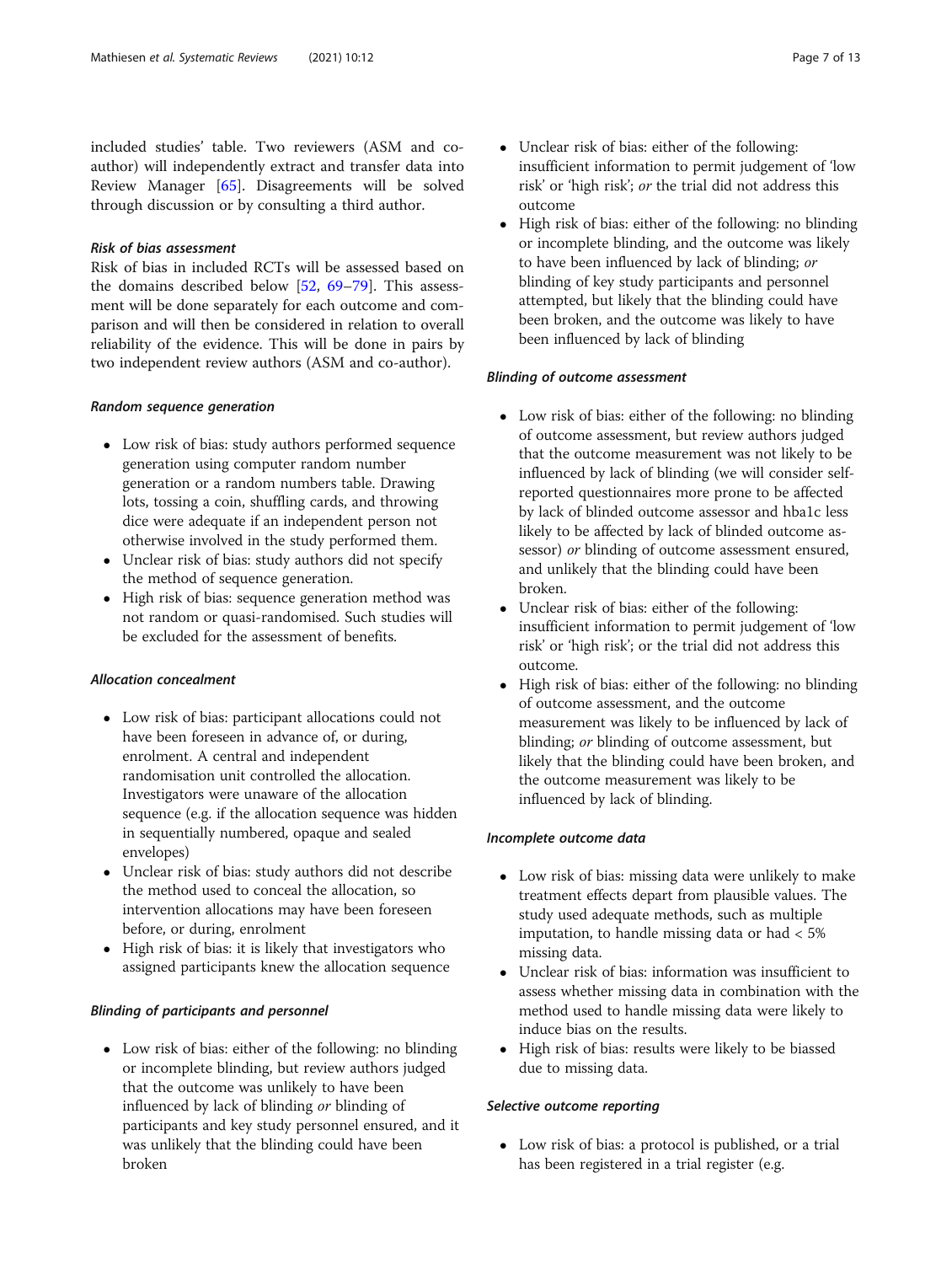[clinicaltrials.gov\)](http://clinicaltrials.gov) before or at the time the trial is begun, and the outcome called for in the protocol or trial registration is reported on.

- Unclear risk of bias: study authors did not report all pre-defined outcomes fully, or it was unclear whether study authors recorded data on these outcomes.
- High risk of bias: study authors did not report one or more pre-defined outcomes.

# Other bias

- Low risk of bias: the trial appeared free of other factors that could have put it at risk of bias
- Unclear risk of bias: the trial may or may not have been free of other factors that could have put it at risk of bias
- High risk of bias: other factors in the trial could have put it at risk of bias

We will judge a trial to be at low overall risk of bias if assessed as having low risk of bias in all of the above domains. We will judge a trial to be at high overall risk of bias if assessed as having unclear or high risk of bias in one or more of the above domains.

We will assess the domains 'blinding of outcome assessment', 'incomplete outcome data', and 'selective outcome reporting' for each outcome result. Thus, we can assess the bias risk for each outcome assessed in addition to each trial. Our primary conclusion will be based on the results of our primary outcome results with overall low risk of bias.

# Differences between protocol and the review

Any deviations between the published protocol and the review will be reported in the 'Differences between the protocol and the review' section of the systematic review.

# Measures of treatment effect Dichotomous outcomes

We will calculate risk ratios (RRs) with 95% confidence interval (CI) for dichotomous outcomes and the trial sequential analysis-adjusted CIs.

# Continuous outcomes

We will calculate the mean differences (MDs) and consider calculating the standardised mean difference (SMD) with 95% CI for continuous outcomes. We will also calculate trial sequential analysis-adjusted Cis.

#### Dealing with missing data

As specified above, all trial authors will be contacted to obtain any relevant missing data (i.e. for data extraction and for assessment of risk of bias). Secondly, we will investigate the effects of missing data in sensitivity analyses, specified below.

# Dichotomous outcomes

We will not impute missing values for any outcomes in our primary analysis. In our sensitivity analyses, we will impute data.

# Continuous outcomes

We will primarily analyse scores assessed at single time points. If only changes from baseline

scores are reported, we will analyse the results together with follow-up scores [\[52\]](#page-11-0). If standard deviations (SDs) are not reported, we will calculate the SDs using trial data or Review Manager [\[65\]](#page-11-0). We will not use intention-to-treat data if the original paper did not contain such data. We will impute missing values for the continuous outcomes in the sensitivity analyses.

# Assessment of heterogeneity

To assess any sign of heterogeneity, we will investigate forest plots visually. Secondly, we will assess the presence of statistical heterogeneity by chi<sup>2</sup> test (threshold  $P < 0.10$ ) and measure the quantities of heterogeneity by the  $I^2$  statistic [[80,](#page-12-0) [81](#page-12-0)]. Further, we will investigate possible heterogeneity through subgroup analyses and may ultimately decide that a meta-analysis is not warranted [\[52](#page-11-0)].

#### Assessment of reporting bias

If ten or more trials are included, we will use a funnel plot to visually assess reporting bias [[82\]](#page-12-0). We are aware of the limitations of a funnel plot (i.e. a funnel plot assesses bias due to the small sample size). From this information, we assess possible reporting bias. For dichotomous outcomes, we will test asymmetry with the Harbord test [[83\]](#page-12-0) if  $I^2$  is less than 0.1 and with the Rücker test if  $I^2$  is more than 0.1. For continuous outcomes, we will use the regression asymmetry test [[84](#page-12-0)] and the adjusted rank correlation [\[85](#page-12-0)].

# Unit of analysis issues

We will include randomised clinical trials only. If a trial use a crossover design, only data from the first period will be included [[52](#page-11-0), [86](#page-12-0)]. We will include clusterrandomised trials after adjusting the original sample size of the trial to the effective sample size using the intracluster correlation coefficient from the 'design effect' [[52\]](#page-11-0). Therefore, there will not be any unit of analyses issues.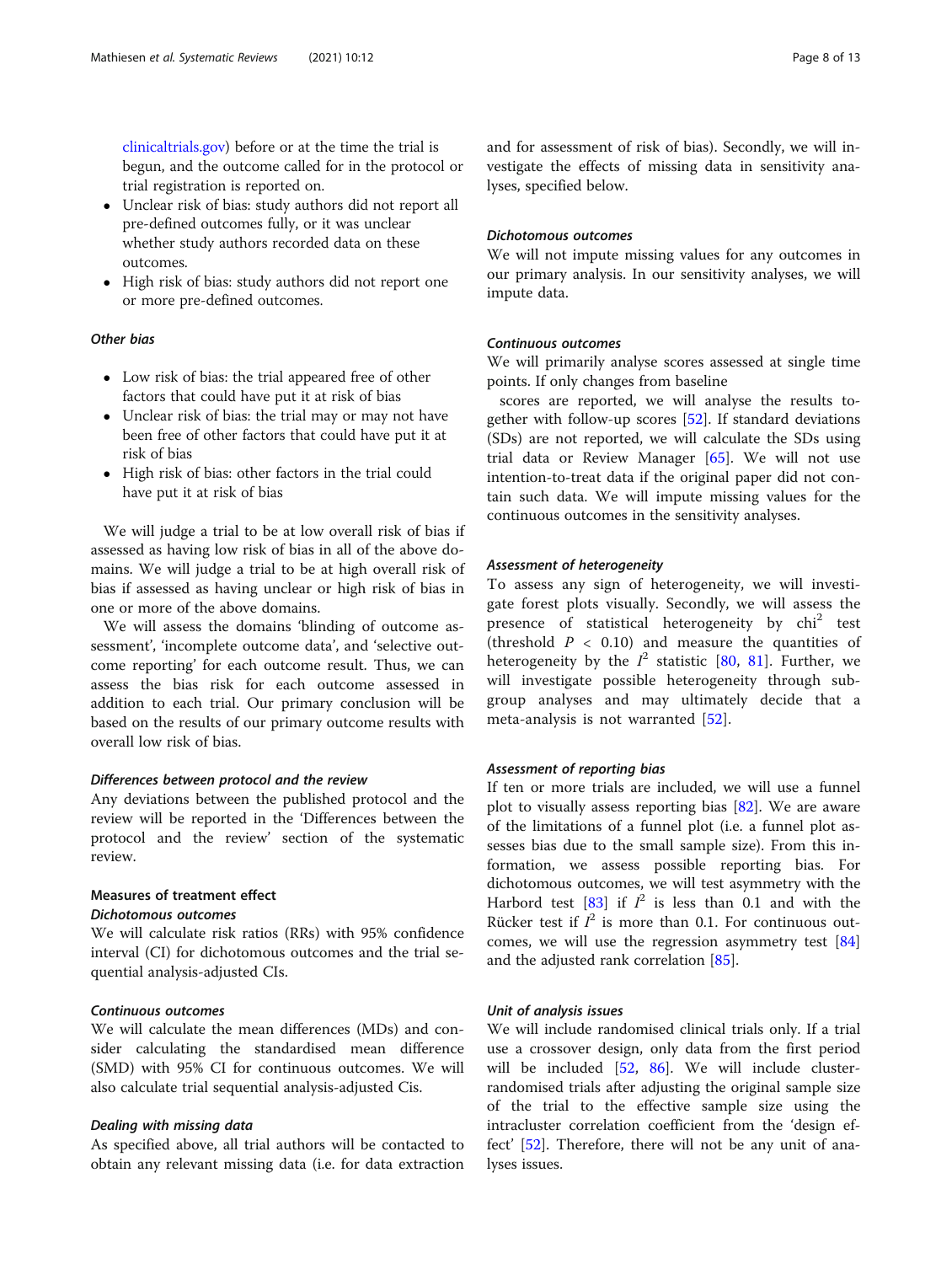# Data synthesis

#### Meta-analysis

We will undertake the meta-analysis according to the recommendations stated in the Cochrane Handbook for Systematic Reviews of Interventions [\[52](#page-11-0)], Keus et al. [[87](#page-12-0)] and the eight-step assessment suggested by Jakobsen et al. [\[88\]](#page-12-0). Both random-effects meta-analyses [\[89](#page-12-0)] and fixed-effect meta-analyses [\[90\]](#page-12-0) will be used for assessing a potential intervention effect. We will use the more conservative point estimate of the two [[88\]](#page-12-0), which is the estimate closest to zero effect. If the two estimates are similar, we will use the estimate with the widest CI. We assess a total of three primary, three secondary outcomes and two explorative outcomes, and we will therefore consider a P value of 0.014 or less as the threshold for statistical significance [[88\]](#page-12-0). We will use the eightstep procedure to assess if the thresholds for significance are crossed [\[88](#page-12-0)]. As stated, our primary conclusion will be based on results with a low risk of bias [[88\]](#page-12-0). Where multiple trial arms are reported in a trial, we will include the arm(s) relevant for the objective of the review. If two comparisons are combined in the same meta-analysis, we will halve the control group to avoid doublecounting [\[52](#page-11-0)]. Trials with a factorial design will be included. If a quantitative synthesis is not appropriate due to a small number of trials eligible for inclusion or considerable heterogeneity, the results will be reported narratively.

#### Trial sequential analysis

Traditional meta-analysis runs the risk of random errors due to sparse data and repetitive testing of accumulating data when updating reviews. We wish to control the risks of type I errors and type II errors and thereby the risk of potential false-positive findings of meta-analyses [[91\]](#page-12-0). We will therefore perform trial sequential analysis on the outcomes, in order to calculate the required information size (that is, the number of participants needed in a meta-analysis to detect or reject a certain intervention effect) and the cumulative Z curve's breach of relevant trial sequential monitoring boundaries [[66](#page-11-0), [91](#page-12-0)–[98](#page-12-0)]. More information on trial sequential analysis can be found in the trial sequential analysis manual [[98](#page-12-0)] and at [http://www.ctu.dk/tsa/.](http://www.ctu.dk/tsa/)

For dichotomous outcomes, we will estimate the required information size based on the observed proportion of patients with an outcome in the control group (the cumulative proportion of patients with an event in the control groups relative to all patients in the control groups), a relative risk reduction of 20%, an alpha of 1.4% for all our outcomes, a beta of 10%, and the observed diversity as suggested by the trials in the metaanalysis. For continuous outcomes, we will use the observed SD in the trial sequential analysis, a mean

difference of the observed SD/2, an alpha of 1.4% for all outcomes, a beta of 10%, and the observed diversity as suggested by the trials in the meta-analysis.

# Subgroup analysis and integration of heterogeneity Subgroup analysis

The subgroup analyses are moderator analyses that explore effect heterogeneity. Results from subgroup analyses should therefore be interpreted cautiously. The following exploratory subgroup analyses will be conducted when analysing the primary outcomes (Quality of life, mortality and serious adverse events):

### Participants

- 1. Type of diabetes. Trials including participants with type 1 compared to trials including participants with type 2.
- 2. Socioeconomic status defined according to trialists, e.g. educational level. Low socioeconomic status is an umbrella term including educational level and household income which will be used as a proxy for equity if information on educational level is not reported [[52](#page-11-0)]. An equity-focused review must present both relative and absolute differences between groups [[15](#page-10-0)]. We will investigate trials including participants with low socioeconomic status compared to trials including participants with high socioeconomic status.
- 3. Number of co-morbidities defined as complications of diabetes or other chronic conditions [[99](#page-12-0)].
- 4. Effect in men compared to women.
- 5. Effect in adolescents (13 to 18 years) compared to adults >18 years.

# Intervention

- 6. Trials investigating self-determination theory compared to trials investigating guided selfdetermination method.
- 7. Trials with an experimental intervention above and below the mean difference in intervention length.
- 8. Trials investigating individual interventions compared to trials investigating group interventions.
- 9. Type of control intervention (no intervention, standard care or placebo attention control)

# Risk of bias

10. Trials at overall high risk of bias compared to trials at overall low risk of bias

We will use the formal test for subgroup interactions in Stata [[83\]](#page-12-0).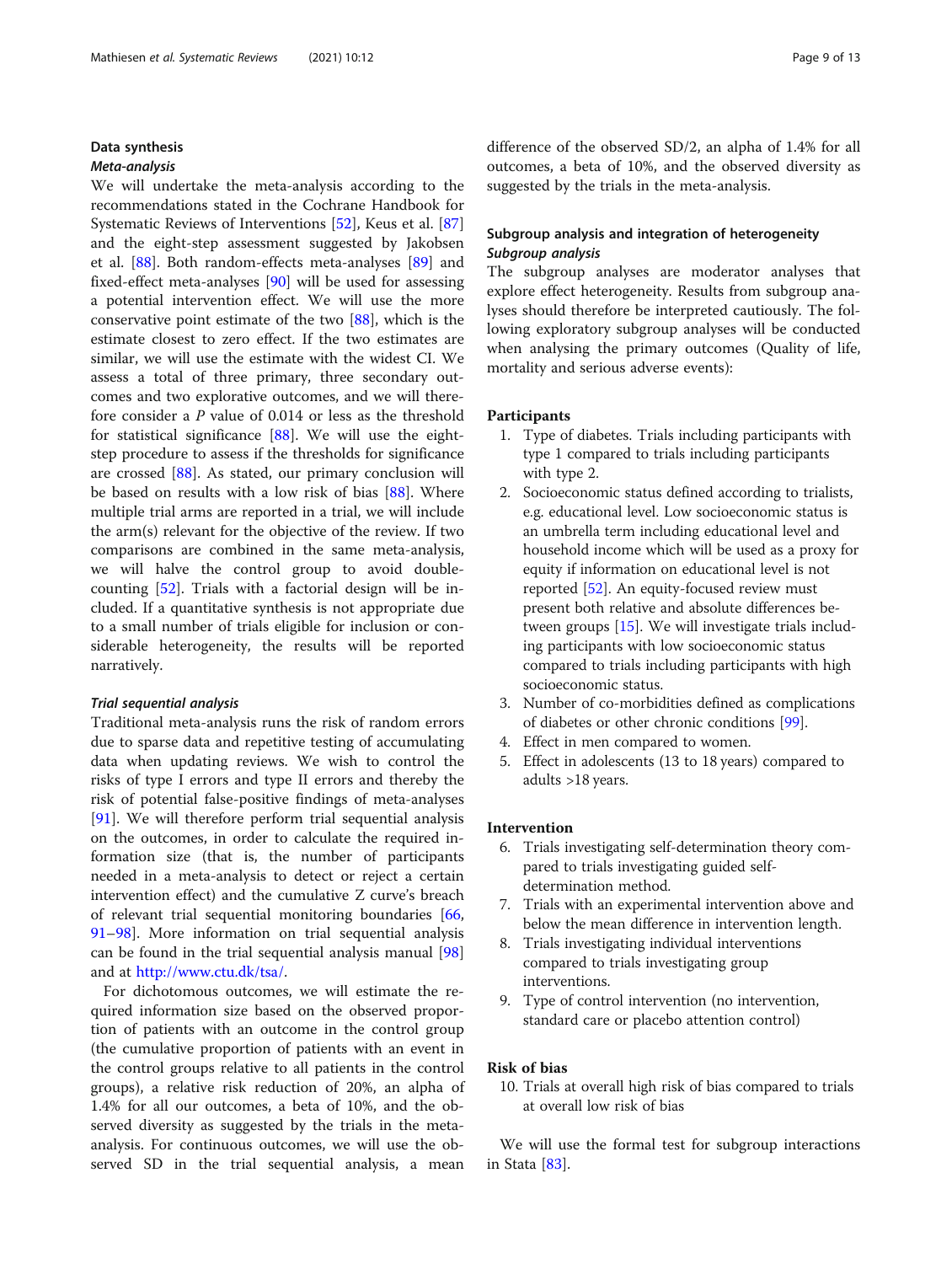# Sensitivity analysis

# Dichotomous data

To assess the potential impact of the missing data for dichotomous outcomes, we will perform the two following sensitivity analyses on both the primary and secondary outcomes.

- 1. 'Best-worst-case' scenario: we will assume that all participants lost to follow-up in the experimental group did not die, had no serious adverse events or non-serious adverse events. We will assume the opposite for all participants lost to follow-up in the control group
- 2. 'Worst-best-case' scenario: we will assume that all participants lost to follow-up in the experimental group died, had a serious adverse event or a nonserious adverse event. We will assume the opposite for all participants lost to follow-up in the control group.

We will present the results of both scenarios in our review.

# Continuous data

When analysing the robustness of a continuous 'beneficial' outcome, e.g. quality of life, we will impute the group mean plus two SDs of the group mean. When dealing with a 'harmful outcome', we will impute the group mean minus two SDs of the group mean [[88\]](#page-12-0). We will present the results of both scenarios in our review. Other post hoc sensitivity analyses might be warranted if unexpected clinical or statistical heterogeneity is identified during the analysis of the review results [\[76](#page-11-0)].

# The quality of evidence

# Summary of findings table

We will assess the quality of the evidence on the primary outcomes (Quality of life, mortality, serious adverse events), the secondary outcomes (diabetes distress, depressive symptoms and non-serious adverse events) and the explorative outcomes (HbA1c and motivation) using the five GRADE considerations: risk of bias, consistency, imprecision, indirectness and publication bias.

We will assess imprecision using trial sequential analysis or if that is not an option, two authors, ASM and TT, will independently evaluate the quality of the evidence using GRADEpro GDT [[100](#page-12-0)], recommended by the Cochrane Handbook for Systematic Reviews of interventions [\[52\]](#page-11-0). Potential disagreements will be solved by an arbiter (co-author). We will report all decisions to downgrade the quality of studies by footnotes to add to the transparency of the decisions. The findings tables will be based on trials with low risk of bias and the results based on all trials.

# **Discussion**

This is a protocol for a systematic review that aims at synthesising the evidence for the beneficial and harmful effects of guided self-determination or selfdetermination theory interventions for people with diabetes and comorbidity in any healthcare setting assessed in randomised clinical trials.

The primary outcomes will be quality of life, mortality, serious adverse events, the secondary outcomes diabetes distress, depressive symptoms and non-serious adverse events and the explorative outcomes HbA1c and motivation.

This protocol has several strengths. The predefined methodology is based on the Cochrane Handbook for Systematic Reviews of Interventions [\[52](#page-11-0)], the eight-step assessment suggested by Jakobsen et al. [\[88](#page-12-0)], trial se-quential analysis [\[66](#page-11-0)] and GRADE assessment [[52,](#page-11-0) [100](#page-12-0)]. As such, this protocol considers both risks of random errors and risks of systematic errors.

The limitations of this protocol include the potential for large heterogeneity as a result of including both type 1 and type 2 diabetes and all ways of delivery and interventionists. Therefore, we may ultimately decide that a meta-analysis should be avoided. Moreover, diabetes management always consists of multiple treatment elements [[18\]](#page-10-0) and it is likely that different interventions have different effects. Accordingly, if we show a difference between the interventions applying selfdetermination or self-determination method compared strategies, it will be difficult to conclude what exactly caused the difference in effect. To minimise this limitation, ten subgroup analyses are planned, but results of subgroup analyses should always be interpreted with great caution. The large number of comparisons that increase the risk of type 1 error must also be noted. This issue will be considered when interpreting the results. A further limitation is our exclusion of quasi-randomised studies and observational studies in the assessments of adverse events. By focusing on randomised clinical trials that are unlikely to identify late and rare adverse events, we run the risks of focusing too much on benefits and too little on harms. Therefore, if we identify benefits of the interventions, new systematic reviews focusing on the risks of harms in quasirandomised studies and observational studies should be conducted to achieve a more balanced evaluation of benefits and harms.

Regarding the health equity subgroup analyses, it has been reported that only 20% report a differential impact of interventions that may increase the social gradient [\[15](#page-10-0)]. Thus, we might find that studies do not report on the proxy equity measures for evaluating a differential impact of the interventions described in this protocol [\[15](#page-10-0)].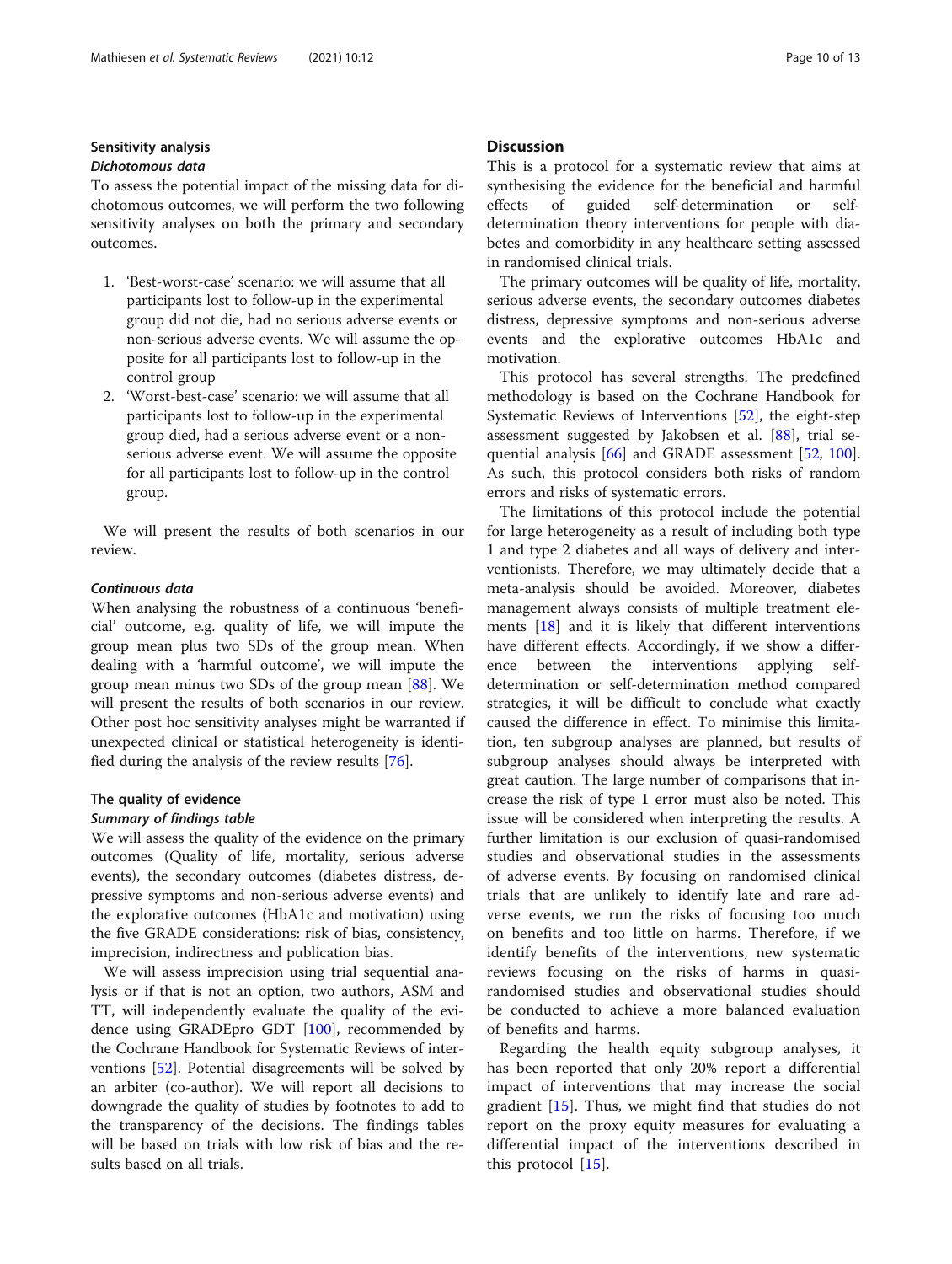<span id="page-10-0"></span>Further, we expect that no trials will have blinded treatment interventionists and participants. Even though blinding of participants should be relatively easy, blinding of treatment providers is theoretically possible but problematic to carry out, especially in psychosocial inter-ventions [\[57\]](#page-11-0).

# Supplementary Information

The online version contains supplementary material available at [https://doi.](https://doi.org/10.1186/s13643-020-01566-5) [org/10.1186/s13643-020-01566-5.](https://doi.org/10.1186/s13643-020-01566-5)

Additional file 1. PRISMA-P 2015 Checklist.

Additional file 2. Search strategy for self-determination theory interventions versus usual care in adults with diabetes (Anne Sophie Mathiesen).

Additional file 3: Table 1. The translational potential of the quided self-determination and the self-determination theory.

#### Acknowledgements

Not applicable.

#### Authors' contributions

ASM wrote up the protocol with regular supervision from MJR, VZ, TT, JL, CG and JCJ. JL, CG and JCJ wrote the '[Methods](#page-3-0)' section. MDC contributed with expert knowledge on type 1 diabetes and psychosocial interventions. BR and EM read and commented on the final manuscript before it was submitted for publication. All authors read and approved the final manuscript.

#### Funding

The study is funded by the Novo Nordisk Foundation, Steno Collaborative grant, grant number: NNF10OC0057720. The Novo Nordisk Foundation has not been involved in the design and will not be involved in the collection of data, analyses, interpretation of data or in writing up the manuscript.

#### Availability of data and materials

We will publish all data including code in the supplementary material of the systematic review.

#### Ethics approval and consent to participate

Not applicable

#### Consent for publication

Not applicable

#### Competing interests

The authors declare that they have no competing interests.

#### Author details

<sup>1</sup>Department of Endocrinology, Center for Cancer and Organ Diseases, Copenhagen University Hospital, Rigshospitalet, Blegdamsvej 9, 2100 Copenhagen, Denmark. <sup>2</sup>Steno Diabetes Center Odense, Odense University Hospital, Odense, Denmark. <sup>3</sup>Department of Endocrinology, Odense University Hospital, Odense, Denmark. <sup>4</sup> Department of Clinical Research, University of Southern Denmark, Odense, Denmark. <sup>5</sup>School of Nursing and Midwifery, Faculty of Health, Deakin University, Melbourne, Australia. <sup>6</sup>The Research Unit Women's and Children's Health, The Julie Marie Center, Copenhagen University Hospital, Rigshospitalet, Copenhagen, Denmark. <sup>7</sup>Sector of Health Services Research, Department of Public Health, University of Copenhagen, Copenhagen, Denmark. <sup>8</sup>Copenhagen Trial Unit, Centre for Clinical Intervention Research, Rigshospitalet, Copenhagen, Denmark. <sup>9</sup>Department of Regional Health Research, The Faculty of Health Sciences, University of Southern Denmark, Odense, Denmark. <sup>10</sup>Faculty of Nursing, Midwifery and Palliative Care, King's College London, London, UK. <sup>11</sup>Steno Diabetes Center Copenhagen, The Capital Region of Denmark, Copenhagen, Denmark. 12Department of Anaesthesiology, Herlev University Hospital, Herlev, Denmark. <sup>13</sup>Department of Clinical Medicine, University of Copenhagen, Copenhagen, Denmark.

Received: 25 June 2020 Accepted: 17 December 2020 Published online: 07 January 2021

#### References

- 1. Karuranga S, Fernandes JR, Huang Y, Malanda B. IDF Diabetes Atlas; 2017. 2. Thomas NJ, et al. Frequency and phenotype of type 1 diabetes in the first six decades of life: a cross-sectional, genetically stratified survival analysis from UK Biobank. Lancet Diabetes Endocrinol. 2018;6(2):122–9.
- 3. Liu SY, et al. Genetic vulnerability to diabetes and obesity: does education offset the risk? Soc Sci Med. 2015;127:150–8.
- 4. Stringhini S, et al. Contribution of modifiable risk factors to social inequalities in type 2 diabetes: prospective Whitehall II cohort study. BMJ. 2012;345:e5452.
- 5. Lee HY, et al. Different socioeconomic inequalities exist in terms of the prevention, diagnosis and control of diabetes. Eur J Public Health. 2015; 25(6):961–5.
- 6. Chatterjee S, Khunti K, Davies MJ. Type 2 diabetes. Lancet. 2017;389(10085): 2239–51.
- 7. Gregg EW, Sattar N, Ali MK. The changing face of diabetes complications. Lancet Diabetes Endocrinol. 2016;4(6):537–47.
- 8. Kelly TN, et al. Systematic review: glucose control and cardiovascular disease in type 2 diabetes. Ann Intern Med. 2009;151(6):394–403.
- 9. Chiang JL, et al. Type 1 diabetes through the life span: a position statement of the American Diabetes Association. Diabetes Care. 2014;37(7):2034–54.
- 10. Gedebjerg A, et al. Prevalence of micro- and macrovascular diabetes complications at time of type 2 diabetes diagnosis and associated clinical characteristics: a cross-sectional baseline study of 6958 patients in the Danish DD2 cohort. J Diabetes Complications. 2018;32(1):34–40.
- 11. Maindal HT, Skriver MV, et al. Comorbidity and lack of education countered participation in a diabetes prevention self-management programme. J Nurs Healthcare Chronic Ill. 2011;3:293–301.
- 12. Dennick K, Bridle C, Sturt J. Written emotional disclosure for adults with type 2 diabetes: a primary care feasibility study. Prim Health Care Res Dev. 2015;16(2):179-87.
- 13. Bambra C, et al. Tackling the wider social determinants of health and health inequalities: evidence from systematic reviews. J Epidemiol Community Health. 2010;64(4):284–91.
- 14. Lorenc T, et al. What types of interventions generate inequalities? Evidence from systematic reviews. J Epidemiol Community Health. 2013;67(2):190–3.
- 15. Welch V, et al. PRISMA-Equity 2012 extension: reporting guidelines for systematic reviews with a focus on health equity. Plos Med. 2012;9(10): e1001333.
- 16. Cortaredona S, Ventelou B. The extra cost of comorbidity: multiple illnesses and the economic burden of non-communicable diseases. BMC Med. 2017; 15(1):216.
- 17. ADA. American Diabetes Association (2018) 6. Glycemic targets: standards of medical care in diabetes—2018. 2018 13. August 2019.
- 18. Davies MJ, et al. Management of hyperglycaemia in type 2 diabetes, 2018. A consensus report by the American Diabetes Association (ADA) and the European Association for the Study of Diabetes (EASD). Diabetologia. 2018;61:2461–98.
- 19. Sheldon KME. AJ, Goal striving, need satisfaction, and longitudinal wellbeing: the self-concordance model. J Person Soc Psychol. 1999;76(3):486–97.
- 20. Ntoumanis N, et al. A meta-analysis of self-determination theory-informed intervention studies in the health domain: effects on motivation, health behavior, physical, and psychological health. Health Psychol Rev. 2020:1–31.
- 21. Gillison FB, et al. A meta-analysis of techniques to promote motivation for health behaviour change from a self-determination theory perspective. Health Psychol Rev. 2019;13(1):110–30.
- 22. Chew BH, et al. Psychological interventions for diabetes-related distress in adults with type 2 diabetes mellitus. Cochrane Database Syst Rev. 2017;9: CD011469.
- 23. Dombrowski SU, et al. Long term maintenance of weight loss with nonsurgical interventions in obese adults: systematic review and meta-analyses of randomised controlled trials. BMJ. 2014;348:g2646.
- 24. Prestwich A, et al. Does theory influence the effectiveness of health behavior interventions? Meta-analysis. Health Psychol. 2014;33(5):465–74.
- 25. Stenov V, et al. An ethnographic investigation of healthcare providers' approaches to facilitating person-centredness in group-based diabetes education. Scand J Caring Sci. 2017.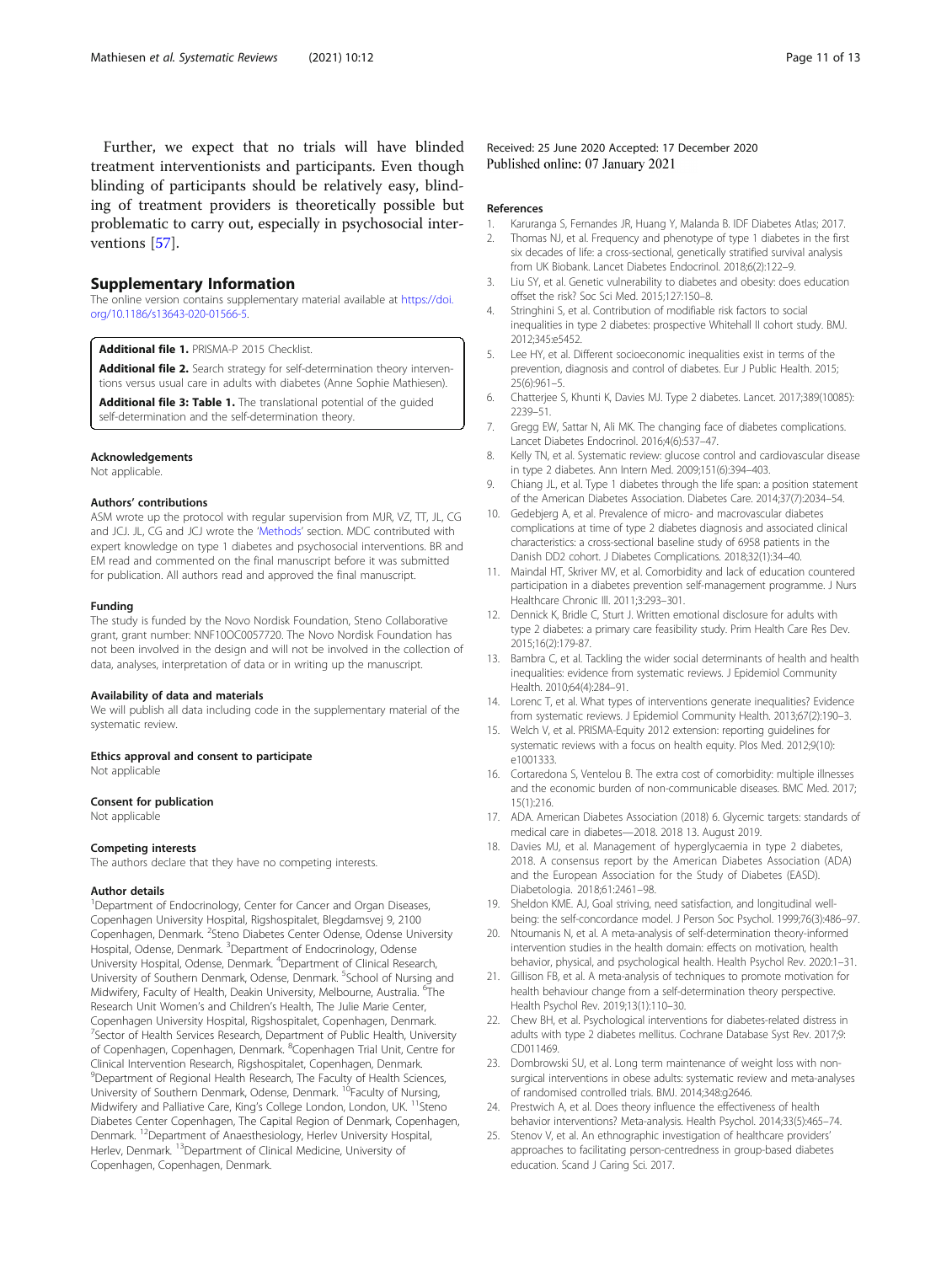- <span id="page-11-0"></span>26. Winkley K, et al. Psychological interventions to improve glycaemic control in patients with type 1 diabetes: systematic review and meta-analysis of randomised controlled trials. BMJ. 2006;333(7558):65.
- 27. Winkley K, et al. Systematic review and meta-analysis of randomized controlled trials of psychological interventions to improve glycaemic control in children and adults with type 1 diabetes. Lancet. 2004;363:1589-97.
- 28. Phillips, A.S. and C.A. Guarnaccia, Self-determination theory and motivational interviewing interventions for type 2 diabetes prevention and treatment: a systematic review. J Health Psychol, 2017: p. 1359105317737606.
- 29. Zoffmann V, Harder I, Kirkevold M. A person-centered communication and reflection model: sharing decision-making in chronic care. Qual Health Res. 2008;18(5):670–85.
- 30. Zoffmann V, Kirkevold M. Life versus disease in difficult diabetes care: conflicting perspectives disempower patients and professionals in problem solving. Qual Health Res. 2005;15(6):750–65.
- 31. Zoffmann V, Kirkevold M. Relationships and their potential for change developed in difficult type 1 diabetes. Qual Health Res. 2007;17(5):625–38.
- 32. Zoffmann V, Lauritzen T. Guided self-determination improves life skills with type 1 diabetes and A1C in randomized controlled trial. Patient Educ Couns. 2006;64(1-3):78–86.
- 33. Ryan RM, Deci EL. Self-determination theory and the facilitation of intrinsic motivation, social development, and well-being. Am Psychol. 2000;55(1):68–78.
- 34. Graham ID, et al. Lost in knowledge translation: time for a map? J Contin Educ Health Prof. 2006;26(1):13–24.
- 35. Graham ID, Tetroe J, K.T.T.R. Group. Some theoretical underpinnings of knowledge translation. Acad Emerg Med. 2007;14(11):936–41.
- 36. Zoffmann V, et al. Translating person-centered care into practice: a comparative analysis of motivational interviewing, illness-integration support, and guided self-determination. Patient Educ Couns. 2016;99(3): 400–7.
- 37. Zoffmann, V., A. Prip, and A.W. Christiansen, Dramatic change in a young woman's perception of her diabetes and remarkable reduction in HbA1c after an individual course of Guided Self-Determination. BMJ Case Rep, 2015. 2015.
- 38. Ryan RMD, Edward L. Self-determination theory basic psychological needs in motivation, development and wellness. Taylor & Francis-Asia Pacific: The Guilford Press; 2017.
- 39. Bryant J, et al. A systematic review and meta-analysis of the effectiveness of behavioural smoking cessation interventions in selected disadvantaged groups. Addiction. 2011;106(9):1568–85.
- 40. Ng JY, et al. Self-determination theory applied to health contexts: a metaanalysis. Perspect Psychol Sci. 2012;7(4):325–40.
- 41. Gensichen J, et al. Physician support for diabetes patients and clinical outcomes. BMC Public Health. 2009;9:367.
- 42. Julien E, Senecal C, Guay F. Longitudinal relations among perceived autonomy support from health care practitioners, motivation, coping strategies and dietary compliance in a sample of adults with type 2 diabetes. J Health Psychol. 2009;14(3):457–70.
- 43. Shigaki C, et al. Motivation and diabetes self-management. Chronic Illn. 2010;6(3):202–14.
- 44. Sweet SN, et al. Understanding physical activity in adults with type 2 diabetes after completing an exercise intervention trial: a mediation model of self-efficacy and autonomous motivation. Psychol Health Med. 2009;14(4): 419–29.
- 45. Williams GC, Freedman ZR, Deci EL. Supporting autonomy to motivate patients with diabetes for glucose control. Diabetes Care. 1998;21(10):1644–51.
- 46. Williams GC, et al. Reducing the health risks of diabetes: how selfdetermination theory may help improve medication adherence and quality of life. Diabetes Educ. 2009;35(3):484–92.
- 47. Juul L, et al. Effectiveness of a training course for general practice nurses in motivation support in type 2 diabetes care: a cluster-randomised trial. Plos One. 2014;9(5):e96683.
- 48. Nansel TR, et al. Improving dietary quality in youth with type 1 diabetes: randomized clinical trial of a family-based behavioral intervention. Int J Behav Nutr Phys Act. 2015;12:58.
- 49. Vanroy J, et al. Short- and long-term effects of a need-supportive physical activity intervention among patients with type 2 diabetes mellitus: a randomized controlled pilot trial. PLoS One. 2017;12(4):e0174805.
- 50. Husted GR, et al. Effect of guided self-determination youth intervention integrated into outpatient visits versus treatment as usual on glycemic

control and life skills: a randomized clinical trial in adolescents with type 1 diabetes. Trials. 2014;15:321.

- 51. Williams GC, Lynch M, Glasgow RE. Computer-assisted intervention improves patient-centered diabetes care by increasing autonomy support. Health Psychol. 2007;26(6):728–34.
- 52. Cochrane Handbook for Systematic Reviews of Interventions: Cochrane Book Series. The Cochrane Collaboration, ed. J.P.G. Higgins, S. Vol. 5.1.0. 2011 (updated March 2011). Wiley; The Cochrane Collaboration.
- 53. Higgins JP, et al. The Cochrane Collaboration's tool for assessing risk of bias in randomised trials. BMJ. 2011;343:d5928.
- 54. Zoffmann V, Vistisen D, Due-Christensen M. Flexible guided selfdetermination intervention for younger adults with poorly controlled type 1 diabetes, decreased HbA1c and psychosocial distress in women but not in men: a real-life RCT. Diabet Med. 2015;32(9):1239–46.
- 55. Mohn J, et al. The effect of guided self-determination on self-management in persons with type 1 diabetes mellitus and HbA1c >/=64 mmol/mol: a group-based randomised controlled trial. BMJ Open. 2017;7(6):e013295.
- 56. Moher D, et al. Preferred reporting items for systematic review and metaanalysis protocols (PRISMA-P) 2015 statement. Syst Rev. 2015;4:1.
- 57. Popp L, Schneider S. Attention placebo control in randomized controlled trials of psychosocial interventions: theory and practice. Trials. 2015;16:150.
- 58. Shen W, et al. Development and validation of the Diabetes Quality of Life Clinical Trial Questionnaire. Med Care. 1999;0(4 Suppl Lilly):As45–66.
- 59. Bonsignore M, et al. Validity of the five-item WHO Well-Being Index (WHO-5) in an elderly population. Eur Arch Psychiatry Clin Neurosci. 2001; 251(Suppl 2):II27–31.
- 60. International Conference on Harmonisation of Technical Requirements for Registration of Pharmaceuticals for Human Use, ICH harmonised guideline: integrated addemdum to ICH E6 (R1): guideline for good clinical practice (ICH-GCP). . 2015.
- 61. Polonsky WH, et al. Assessment of diabetes-related distress. Diabetes Care. 1995;18(6):754–60.
- Fisher L, et al. When is diabetes distress clinically meaningful?: establishing cut points for the Diabetes Distress Scale. Diabetes Care. 2012;35(2):259–64.
- 63. Kroenke K, Spitzer RL, Williams JB. The PHQ-9: validity of a brief depression severity measure. J Gen Intern Med. 2001;16(9):606–13.
- Bjelland I, et al. The validity of the Hospital Anxiety and Depression Scale. An updated literature review. J Psychosom Res. 2002;52(2):69–77.
- 65. (RevMan)., R.M. 2014., The Nordic Cochrane Centre, Copenhagen: The Cochrane Collaboration.
- TSA Trial Sequential Analysis. [Web page] 2020 27-01-2020]; Available from: [http://ctu.dk/tsa/.](http://ctu.dk/tsa/)
- 67. software:, S.S.s. 2019, StataCorp LLC; : [http://www.stata.com.](http://www.stata.com)
- 68. Covidence Systematic Review Software. Melbourne: Veritas Health Innovation. <https://www.covidence.org/>.
- Schulz KF, et al. Empirical evidence of bias. Dimensions of methodological quality associated with estimates of treatment effects in controlled trials. JAMA. 1995;273(5):408–12.
- 70. Moher D, et al. Does quality of reports of randomised trials affect estimates of intervention efficacy reported in meta-analyses? Lancet. 1998;352(9128): 609–13.
- 71. Kjaergard LL, Villumsen J, Gluud C. Reported methodologic quality and discrepancies between large and small randomized trials in meta-analyses. Ann Intern Med. 2001;135(11):982–9.
- 72. Gluud LL, et al. Correction: reported methodologic quality and discrepancies between large and small randomized trials in meta-analyses. Ann Intern Med. 2008;149(3):219.
- 73. Wood L, et al. Empirical evidence of bias in treatment effect estimates in controlled trials with different interventions and outcomes: metaepidemiological study. BMJ. 2008;336(7644):601–5.
- 74. Savovic J, et al. Influence of reported study design characteristics on intervention effect estimates from randomised controlled trials: combined analysis of meta-epidemiological studies. Health Technol Assess. 2012;16(35):1–82.
- 75. Savovic J, et al. Influence of reported study design characteristics on intervention effect estimates from randomized, controlled trials. Ann Intern Med. 2012;157(6):429–38.
- 76. Hrobjartsson A, et al. Bias due to lack of patient blinding in clinical trials. A systematic review of trials randomizing patients to blind and nonblind substudies. Int J Epidemiol. 2014;43(4):1272–83.